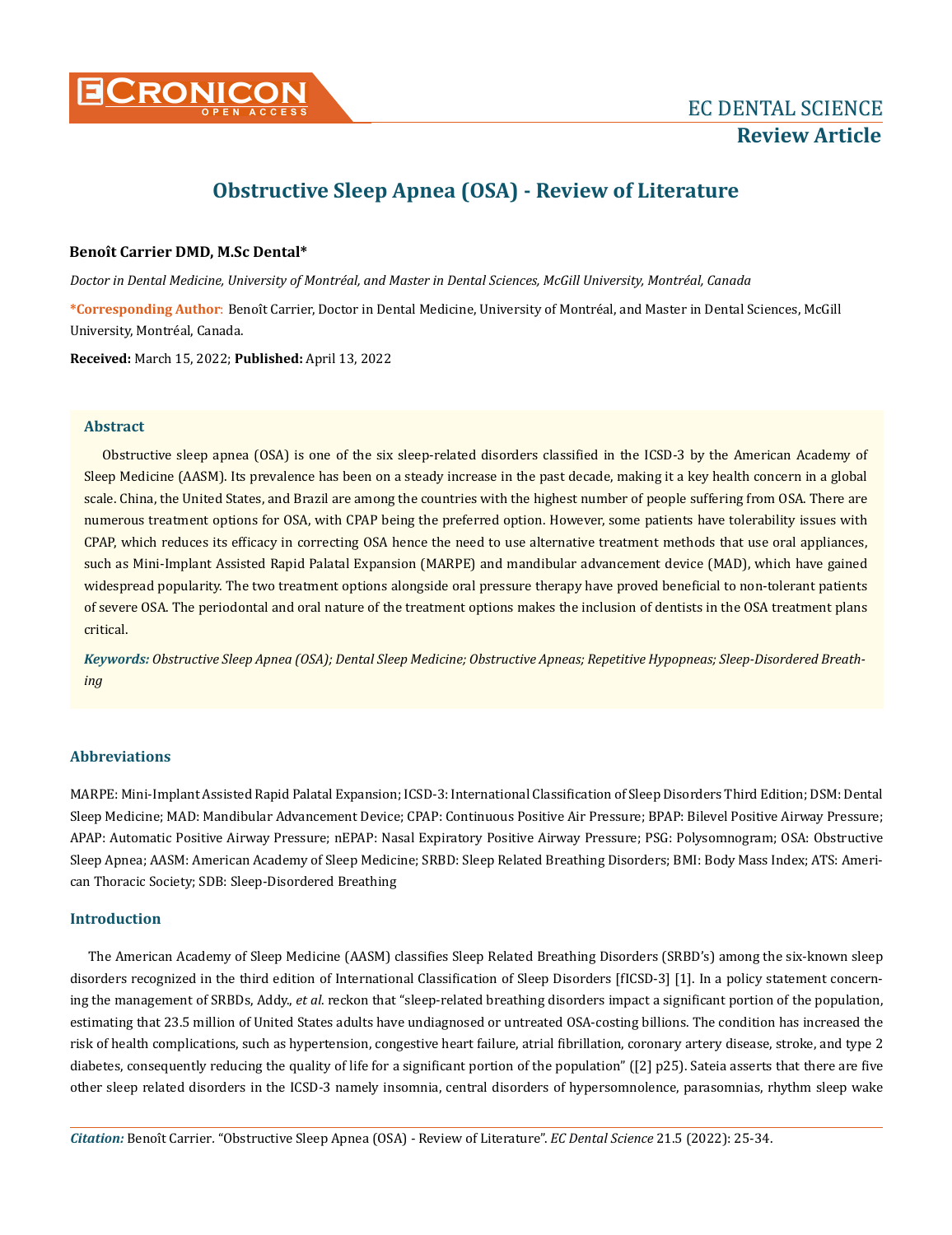disorders, and circadian sleep related movement disorders [3]. SRBD's are classified into four sections namely, central sleep apnea syndromes, OSA, sleep-related hypoxemia, and sleep-related hypoventilation disorders [3]. Frequent collapse or narrowing of the pharyngeal airways during sleep causes OSA.

The clinical diagnosis of OSA subtly differs in pediatric and adult diagnosis. The criterion for adult diagnosis requires either symptoms/signs or associated psychiatric or medical disorders, which combines with five or more critical respiratory events for every hour of sleep during polysomnogram [PSG] [3]. The symptoms might include fatigue, snoring, and associated sleepiness, insomnia, observed apnea or subjective nocturnal respiratory disturbance. The psychiatric or medical disorders associated with OSA might include coronary artery disease, hypertension, congestive heart failure, atrial fibrillation, mood disorders, diabetes, or cognitive dysfunction [4]. Sateia lists major obstructive events accompanying the disorders, including mixed and obstructive apneas, respiratory arousals, or hypopneas.

In contrast, ICSD-3 simplifies the diagnosis criterion for pediatric OSA. For instance, it requires the presence of a single symptom unlike the multiple ones required for an adult diagnosis. Similarly, one obstructive event is enough for a PSG criterion for diagnosis [3]. Numerous researches have studied the disease burden and prevalence of OSA globally. In a literature-based study examining the worldwide prevalence and burden of OSA, Benjafield., *et al*. [7] assert that an estimated 1 billion adults from the ages of 30 to 69 suffer from OSA [5]. However, the scholars trim down the figures to 425 million as those experiencing moderate to severe OSA and who deserve treatment, with China recording the highest number of affected individuals ahead of the United States, Brazil, and India respectively [5]. According to Benjafield., *et al*. the cost of diagnosis and treatment of OSA in the USA in 2015 was US \$12.4 billion. Due to its socio-economic impacts, OSA is gaining scholarly attention [5].

## **Discussions**

### **Pathophysiology**

In a study exploring the high prevalence of sleep-disordered breathing in adults, Peppard., *et al*. note that the apnea and hypopnea incidences of sleep-disordered breathing-(SDB) have considerable harmful health implications, with instantaneous effects encompassing "intermittent hypoxia, fragmented sleep, and exaggerated fluctuations in heart rhythm, blood pressure, and intrathoracic pressure" ([6] p1006). Recurrent collapse or obstruction of the pharyngeal airways when one sleeps, leading to a reduction (hypopnea) or ultimate cessation (apnea) of airflow in spite of the continuing breathing efforts, causes OSA [7]. Some of its manifestations include cyclic apneas, hypoventilation, and repetitive hypopneas. The upper airway is adapted to performing various functions, such as swallowing, speech, and air passage for breathing due to its anatomical soft tissues, muscles, and bony/rigid support. Bilston and Gandevia underscore the multifunctionality and complexity of the upper airways besides its neuromechanical systems that requires consistent coordination for patency [8]. The airway contains collapsible portions whose frequency and timing of collapse causes OSA. For instance, its portion between the hard palate and the larynx is collapsible, making it susceptible to collapse during inopportune moments, such as during sleep.

Susceptibility to OSA depends on the size of the victim's narrow airways having higher probability for collapse compared to large/wide ones. During sleep, the tongue, jaws, and throat relax narrowing the airway resulting in a vibration sound (snoring) when one breathes-in [9]. However, a complete blockage of the airway during sleep denies the brain of oxygen triggering the fight or flight mode in the brain that compels the person to wake up and breathe again. The actions could happen multiple times a night for people with OSA, making it a clinical condition that requires diagnosis and treatment [10]. Chen., *et al*. assert that OSA is clinically viewed as an absolute malfunction of airway anatomy resulting in sleep difficulties, snoring, insomnia, associated sleepiness, or subjective nocturnal respiratory disturbance [11]. Physiologically, the upper airway anatomy and collapsibility are the most critical trait in developing OSA, where the critical passive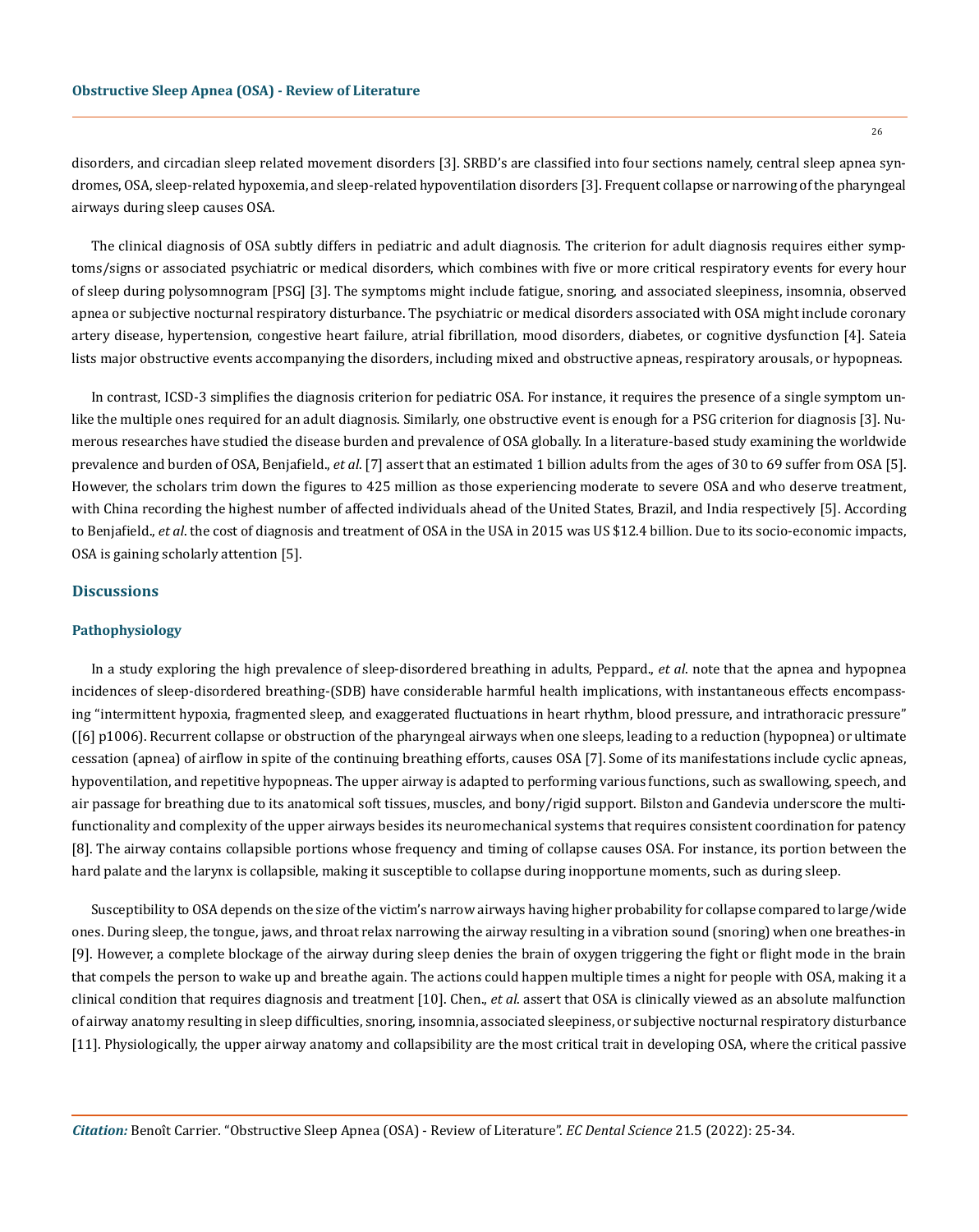airway closing pressure-(Pcrit) quantifies the tendency to airway collapsibility [12]. Thus, the physiological traits contributing to the development of OSA should be researched extensively.

#### **Screening and physical examination**

Dentists can screen OSA through medical techniques and general examination processes for anatomical abnormalities. Earlier screening helps in establishing a patient's daytime and nocturnal OSA signs/symptoms, such as snoring, sleeping, as well as gasping to ascertain the presence of SRBD. In addition, other popular screening questionnaires, such as "STOP-BANG, Berlin, and Epworth Sleepiness Scale (ESS), have acquired worldwide usage" ([13] p3105, [14]). Amra., *et al*. explain how the STOP-BANG questionnaire functions. The questionnaire contains four subjective and four demographic items [14]. The subjective items include "tiredness, snoring, high blood pressure, and observed apnea whereas the demographic items include age, gender, neck circumference, and body mass index (BMI)" ([15] p287). A "Yes" answer to atleast three of the items indicates a high risk for OSA [14]. The scholars also simplified how the Berlin Questionnaire (BG) works. BQ consists of three sections on snoring, sleepiness, and daytime fatigue, and finally anthropometric measures and medical history, such as BMI and hypertension [14]. A score of two or more in the three categories indicates high risk for OSA. Unlike the BQ, the ESS has eight items to assess daytime sleepiness. It uses a four-point Likert response format with a score ranging from zero to 24 [14]. A score of 11 or more indicates a high affinity for daytime sleepiness hence high likelihood for OSA. Even though these questionnaires are critical in examining OSA, there should not completely replace the need for an objective OSA test since they only help highlight those at risk of the disorder [16]. In OSA, a positive airway pressure is used to phenotype patients' pathophysiologic traits (PTs); the patient should be in a supine position as well as the stage-2 non-rapid eye movement sleep [NREM] [17]. Thus, the patient's daytime and nocturnal symptoms, such as snoring, disturbed sleeping, or gasping, can unveil the likelihood of OSA.

In a study investigating the screening, treatment, as well as management of patients with SRBDs, Levine., *et al*. note that a physical examination by a qualified dentist is vital in accurate diagnosis of OSA at the preliminary stages. In the process, a dentist records vital signs indicating the condition, such as neck perimeter, BMI, as well as blood pressure levels [1]. Thorough and systemic physical examination, with descriptive assessments and visual presentation of craniofacial complexes in the posterior airways and pharyngeal wall, is recommended. Besides, dentists are expected to assess major structures, such as uvula, palatine tonsils, and soft palate, to ascertain the level of infection [1]. In the same way, the nose of the patient should be closely checked for any form of deviation, obstruction incidence, and/or valvular collapse. Observation of any patency with the pharyngeal and nasal airways calls for immediate referral to the ENT clinic [18]. The authors further offer critical insights critical in the examination that hold clues to a possibility of OSA. For example, assessment of the occlusal positioning as well as the size of the tongue size substantially indicates oropharyngeal crowding. The surface texture, shape, color, and tonicity of the tongue also offer valuable clues.

In addition, soft and hard tissues of the oral cavity should be examined. The area consists of the teeth, the hard palate tissues, gingiva, alveolar processes, as well as frenal attachments. The dentist should identify the location as well as the teeth numbers besides their morphological integrity to determine the patient's standing to oral appliances [19]. A periodontal examination can guide dentists in the selection of appropriate appliance. Similarly, some dentists use radiographic imaging foe oral appliance therapy candidacy, often to assess the level of damage to the soft tissue and skeletal presentations. Levine., *et al*. takes note of the close association of the SRBDs and temporomandibular disorders [1]. Therefore, it is critical for the dentists to focus temporomandibular joint section that includes the temporalis, masseter, associated superficial muscles, and sternocleidomastoid muscles [1]. The examination also focuses on the protrusive areas, lateral deviations, and anomalous movements.

A comprehensive dental assessment would encompass angle classification, overjet and overbite, and recording any figures, structures or occurrences that deviate from the norm. There should also be documentation of crossbites, midlines, crowding and intra-arch spacing,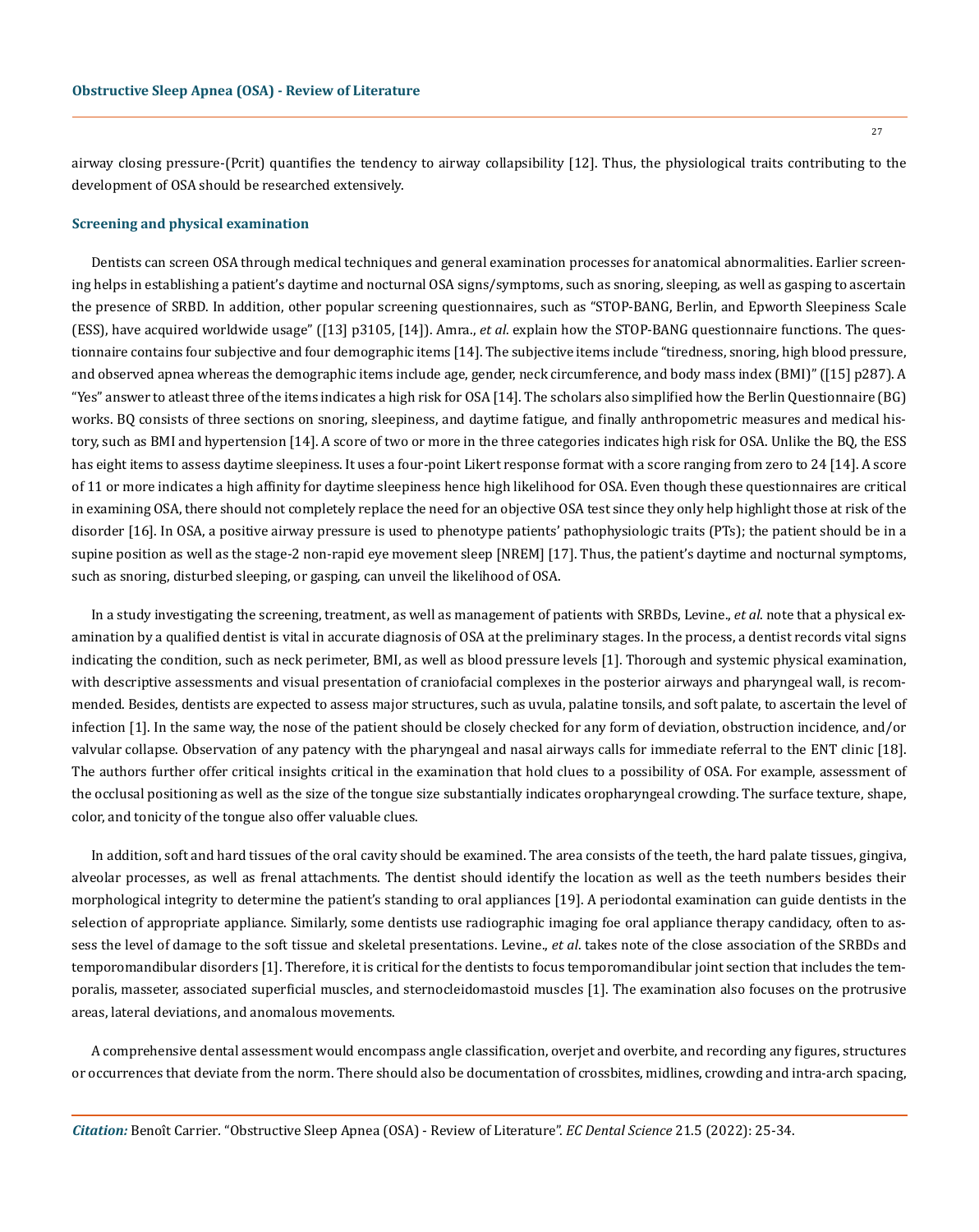and interproximal and occlusal contacts for reference [1]. When anticipating the use of use of OA, dentists should acquire extraoral and intraoral photographs to justify the pre-management dental condition. A fulfillment of all these mentioned tests and examinations should provide the necessary information concerning the presence of OSA and the most favorable treatment option.

#### **Treatment options for OSA**

According to Levine., *et al*. continuous positive airway pressure (CPAP) remain the immediate or the first-line treatment for many OSA patients, although the long-term compliance with CPAP therapy is often a challenge. The choice for treatment depends on various factors, such as the patient's tolerability of the treatment option, their age, ease or comfort of using the appliance, and state of health among other reasons. Some other treatment options include "positional therapy, nasal expiratory positive airway pressure (nEPAP), oral pressure therapy, oral appliances, hypoglossal nerve stimulation, surgeries, pharmacologic treatments, and weight loss and exercise" ([20] p2). Some treatment options, such as the oral appliances like mandibular advancement device, provide a perfect alternative for patients who are non-tolerant to CPAP, BPAP and APAP. Thus, the treatment of OSA should be anchored on the screening results and other physiological factors differing from one patient to the next.

**Positive airway pressure:** According to the American Thoracic Society (ATS), PAP refers to the continuous positive airway pressure and includes numerous strategies. The organization lists various types of positive airway pressure, such as continuous positive air pressure (CPAP), automatic positive airway pressure, and the Bilevel positive airway pressure (BPAP). The machines/treatment option uses air pressure to open and ventilate the upper airways during sleep. The unhindered breathing due to the open upper airway facilitates free movement of air into the lungs preventing snoring or constantly waking up at night due to obstruction of the airway [21]. According to Calik (in a study exploring the treatment options for obstructive sleep apnea), CPAP is the "is the current gold standard treatment for OSA, as it pneumatically stabilizes the upper airway" ([22] p181). CPAP treatment involves the use of a mask covering the patient's nose and mouth and providing pressured air to keep the upper airway open during sleep facilitating an uninterrupted sleep. Calik asserts that the machine does not breathe for the patient but instead facilitates breathing by opening up the airway while the patient independently inhales and exhales [22]. Thus, the positive airway pressure facilitates free movement of air into the lungs preventing snoring or constantly waking up at night due to obstruction.

Even though CPAP, BPAP, and APAP operate in a more or less similar manner, there are slight variations in their operations. The APAP machines send air through a thin tubular passage mounted in a patient's nose and mouth during sleep. However, unlike CPAP that facilitates ventilation by opening the airway using one inthoracic and alveolar pressure, the BPAP machine delivers "an exhalation (Exhalation positive airway pressure or EPAP) and inhalation pressure (Inhalation positive airway pressure or IPAP)" ([22] p183). In addition, the BPAP machine monitors the patient's effort during exhalation and inhalation and delivers/induces breathing if the patient fails to breathe for a set/programmed period. The programmed timing for breathing acts as a 'back-up rate" that monitors adherence to the recommended breathes per minute (BPM). The recommendation for a CPAP or BPAP machine by the physician or dentists depends on various factors due to the difference in how they operate [23]. For instance, CPAP is often the most recommended for OSA whereas BPAP is best suited to correct COPD, complex sleep apnea and central sleep apnea. BPAP helps reduce the expiration strain that is often associated with CPAP and which makes it intolerable for some patient [21]. Another form of PAP treatment is the automatic positive airway pressure (APAP). According to Calik, APAP consists of software that automatically regulates the amount of air the patient breathes during sleep based on need [1,22,24]. The machine automatically raises the air pressure if it detects a slight narrowing of the airway during sleep to ensure it remains open and does not hinder breathing.

**Oral appliances:** Oral appliances function to prevent collapse of the upper airway through various strategies, such as raising the soft palate to facilitate increased airflow, advancing the mandible or stabilizing the tongue. All these strategies facilitate free flow of air by

*Citation:* Benoît Carrier*.* "Obstructive Sleep Apnea (OSA) - Review of Literature". *EC Dental Science* 21.5 (2022): 25-34.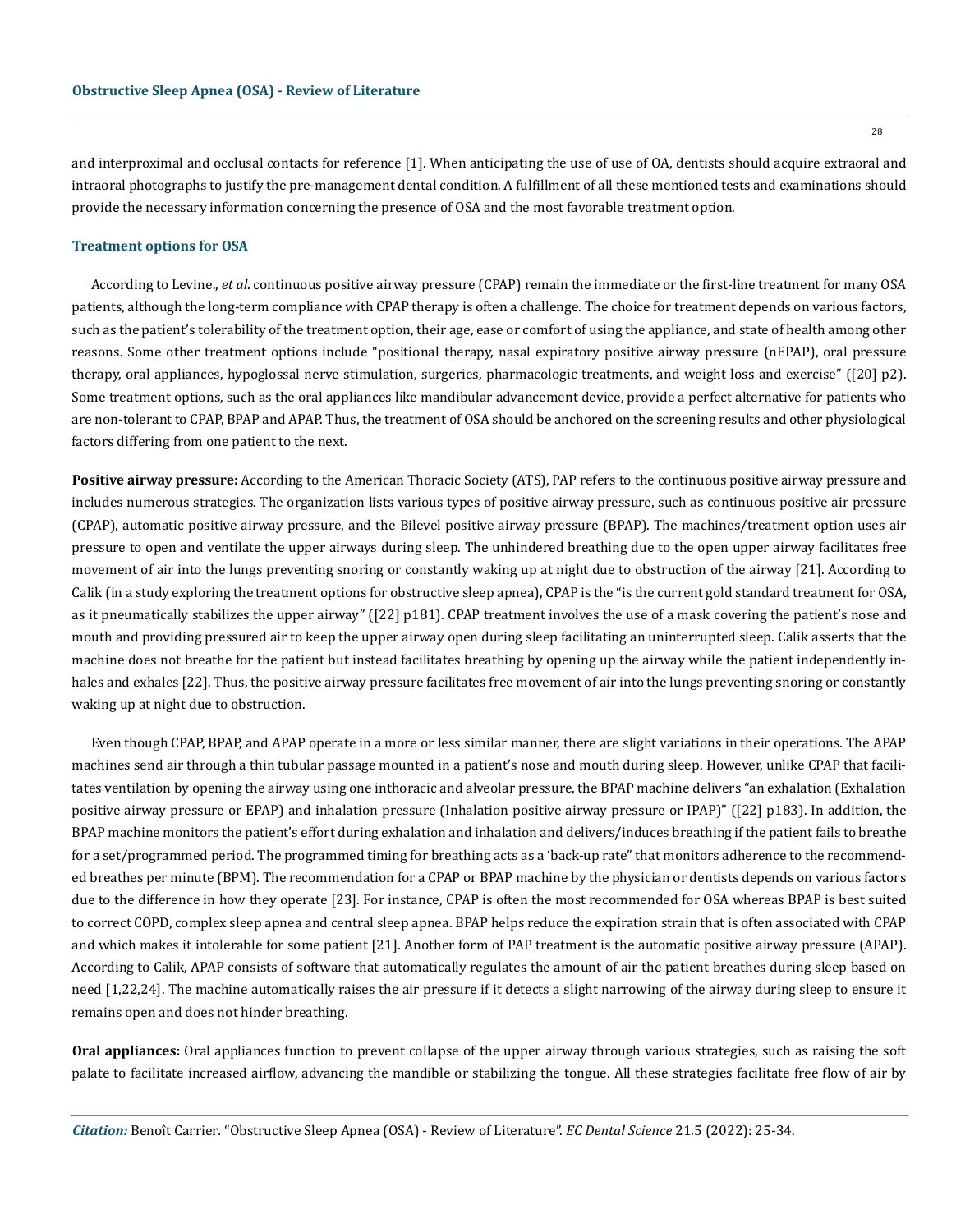ensuring the airways remain open. According to Aarab and Lobbezoo, the advancement of the mandible helps alleviate obstructive apneas [20]. Sutherland., *et al*. asserts that the use of oral appliances is the second most widespread treatment option for OSA after CPAP [25]. "Oral appliances cover the lower and upper dental arches and have a configuration that ensures the lower jaw is held forward in a more protruded position" ([25] p176). She further admits that the action of advancing the mandible reduces the likelihood of airway collapsibility and increases the pharyngeal airway space. The efficacy and success of oral appliances vary among individuals. However, it remains the best alternative for people with tolerability issues for CPAP [26]. Various factors contribute to the variations in success of oral appliances, such as differences in treatment protocols and devices, obesity, and upper airway and craniofacial features of the patient [25,27]. Examples of an oral appliance in widespread use include the mandibular advancement device (MAD), mandibular repositioning appliances, mandibular advancement splints, and tongue retaining devices.

**Mandibular advancement device (MAD):** The two versions of MAD namely adjustable advancement and fixed advancement are popular in the management of OSA by ensuring the upper airways remain open during sleep [28]. Lozano., *et al*. posit that MAD conducts an inferior and anterior jaw movement producing anatomical variations in the upper airways creating more space in the pharyngeal area [28]. The movement fixes, aligns, and stabilizes the hyoid bone and the jaw securing these structures from posterorotation during decubitus hence prevent airway blockage [28,29]. The device functions by ventrally displacing the soft palate increasing the capacity of the lateral walls within the velopharyngeal area to drastically reduce or eliminate snoring. MAD's trigger changes in the pharyngeal pressure that enables normalization of the physiological properties of the upper airways. The change in anatomical relationship (mandibular advancement and rotation) triggers a neurosensorial stimulation increase that in turn reduces the collapsibility likelihood by increasing the motor muscular tone [30,31]. The positional change of the hyoid bone that pushes it forward alters the suprahyoid musculature that facilitates an increase in permeability and volume of the upper airway. However, MAD is not effective among some patients such as those with scarce mandibular advancement/deficient protrusive, those with periodontal or dental problems, and those with temporomandibular disorders [28]. The treatment has a 90% to 100% success rate among patients with OSA particularly in reducing or eliminating snoring.

**Mini-implant assisted rapid palatal expansion (MARPE):** It is often called the Mini-screw assisted rapid palatal expansion, which is a non-extraction and non-surgical treatment option for OSA that expands the upper jaw called the maxilla. The size of the maxilla directly affects the airflow. For instance, a narrow maxilla hinders facial development, causes nasal obstruction, and leads to crowded teeth due to the limited space. MARPE is most effective among young people whose suture is fused. It includes a deliberate effort to expand the maxillary bone and create more room to allow for free flow of air during inhalation and exhalation by increasing the volume of the oral and nasal cavity [32]. The process includes the placement of a custom-designed maxillary expander with mini-screws within the mid-palatal suture [32]. Due to the use of the expander for a period ranging four to six months during which the new bone forms, the suture often splits creating a gap between the front teeth. The dentists can help close the gap and guarantee a stable bite through orthodontic treatment [32]. MARPE is an effective non-surgical treatment option for OSA particularly for youths due to its simple maxillary bone expansion.

**Oral pressure therapy:** According to Calik, oral therapy pressure includes the application of negative pressure on the upper airway to prevent retro-palatal collapse [22]. The therapy involves the use of the oral pressure therapy device to apply gentle suction superiorly and anteriorly to displace the soft palate and the tongue and facilitate breathing using the nasopharyngeal airway [22]. OPT has a 25% to 37% success rate, which is low compared to other available treatment options for OSA. Belkhode., *et al*. attributes the low success rate to the therapy's focus on pressure application on the upper airway to prevent retro-palatal collapse with zero focus on the collapse of other levels [33]. The therapy helps marginally; reduces the AHI but fails to make a considerable impact due to the relatively high AHI arising from the collapse in other levels and positional apneas. Oral tissue irritation, dry mouth, and dental discomfort are some of the side effects associated with the therapy, hence affecting adherence.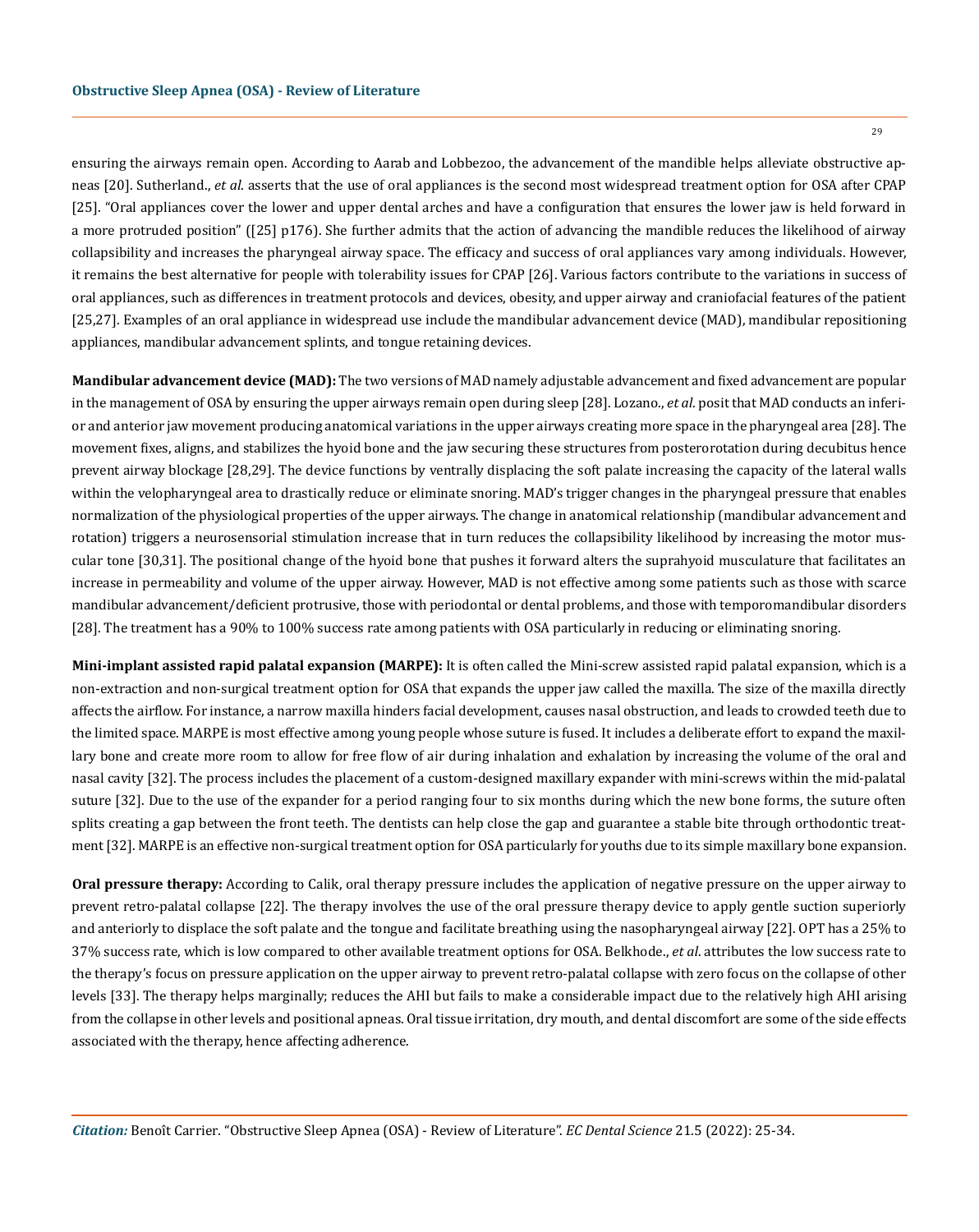#### **Other treatment options for OSA (Positional therapy, pharmacologic treatment, nEPAP, and weight loss)**

Even though qualified dentists can conduct various OSA treatment options on patients such as CPAP, oral appliances such as MAD, MARPE, and oral pressure therapy, there are numerous other treatment options for the condition. According to Yan Li., *et al*. CPAP remains the highly proposed effective treatment for OSA" ([34] p1184). A general physician conducts the remaining alternative treatment options for OSA, such as positional therapy, pharmacologic treatment, nEPAP, hypoglossal nerve stimulation, and weight loss. These alternatives seldom require dental or periodontal services hence the need for a general physician either alone or in collaboration with a dentists. Scholars assert that a person's sleeping position could contribute to OSA hence the recommendation for positional therapy.

Lying in the supine position has numerous disadvantages that make an individual susceptible to OSA. Calik (183) claims that sleeping in the supine position increases the patient's apnea-hypopnea index (AHI) compared to when one is the lateral position [22]. Studies indicate that an estimated 60 percent of OSA patients typically sleep in the supine position, making it a key contributory factor [22]. Calik further asserts that "a drug-induced sleep endoscopy research demonstrated that the upper airway collapses at multiple levels when in the supine position as opposed to a single level sleeping in the lateral position" ([22] p183). Therefore, it is recommended that OSA patients sleep in the lateral position as opposed to the supine position to lower the likelihood of airway collapse and increase passive airway anatomy. Positional therapy includes the use of a device worn by the patient during sleep and which notifies the patient when they slip into supine position so that they maintain sleep in the lateral position hence considerably decrease AHI [35]. Even though compliance to the therapy is relatively low among most people, it is a good alternative for patients who are intolerant to the use CPAP. It also helps alleviate the severity of OSA for users, include those with compliance challenges.

In addition, there is a direct correlation between obesity and OSA. Weight gain reduces the volume of the oral cavity, increasing the likelihood of OSA. Snoring is particularly common among people suffering from obesity. Studies show that a lifestyle change or dieting results in weight loss for people who were previously obese and reduces the severity of OSA [36]. nEPAP is also treatment option for OSA that includes attaching a single-use device to the nostril using an adhesive thereby resulting in an airtight seal. The mechanical valve contained in the device results in a high resistance during expiration as opposed to during inspiration. nEPAP focus on the expiration; prevents upper airway collapse often happens at the end of the respiratory phase due to phasic activation or lack of positive pressure in the upper airway [22]. Calik summarizes the pharmacologic treatment options for OSA. He classifies the drugs according to their role in alleviating OSA [22]. For instance, acetazolamide, progestogens, and theophylline help alleviate OSA by increasing the ventilatory drive while cholinergic and serotonergic drugs expand the upper airways tone. The treatment option for OSA should be pegged on a patient's physiological and pharmacological features.

#### **OSA implications on dental medicine**

Contemporary researches about the OSA pathophysiology unveil new ideas about the heterogeneity of the disease. For instance, recent studies on OSA's phenotyping have pathophysiological frameworks discerning the disease at the patient level. It has also exposed the critical role of qualified dentists and physicians in the screening, diagnosis, examination, and treatment of OSA [37]. Dental sleep medicine is an area that requires collaboration between physicians and dentists due to its overlapping nature and numerous treatment options that range from oral appliances, invasive and non-invasive machines like CPAP, pharmacologic treatment, surgeries, and numerous other therapies like positional therapy. However, not all dentists are licensed to offer dental sleep medicine.

The American Academy of Dental Sleep Medicine and the European Respiratory Society underscores the need for collaboration between physicians and qualified dentists in the diagnosis and treatment of DSM. They encourage the training of dentists to practice DSM and helps reduce the public health burden of SRBD (38, 39, 41). Both organisations proposes the use of questionnaires like the STOP-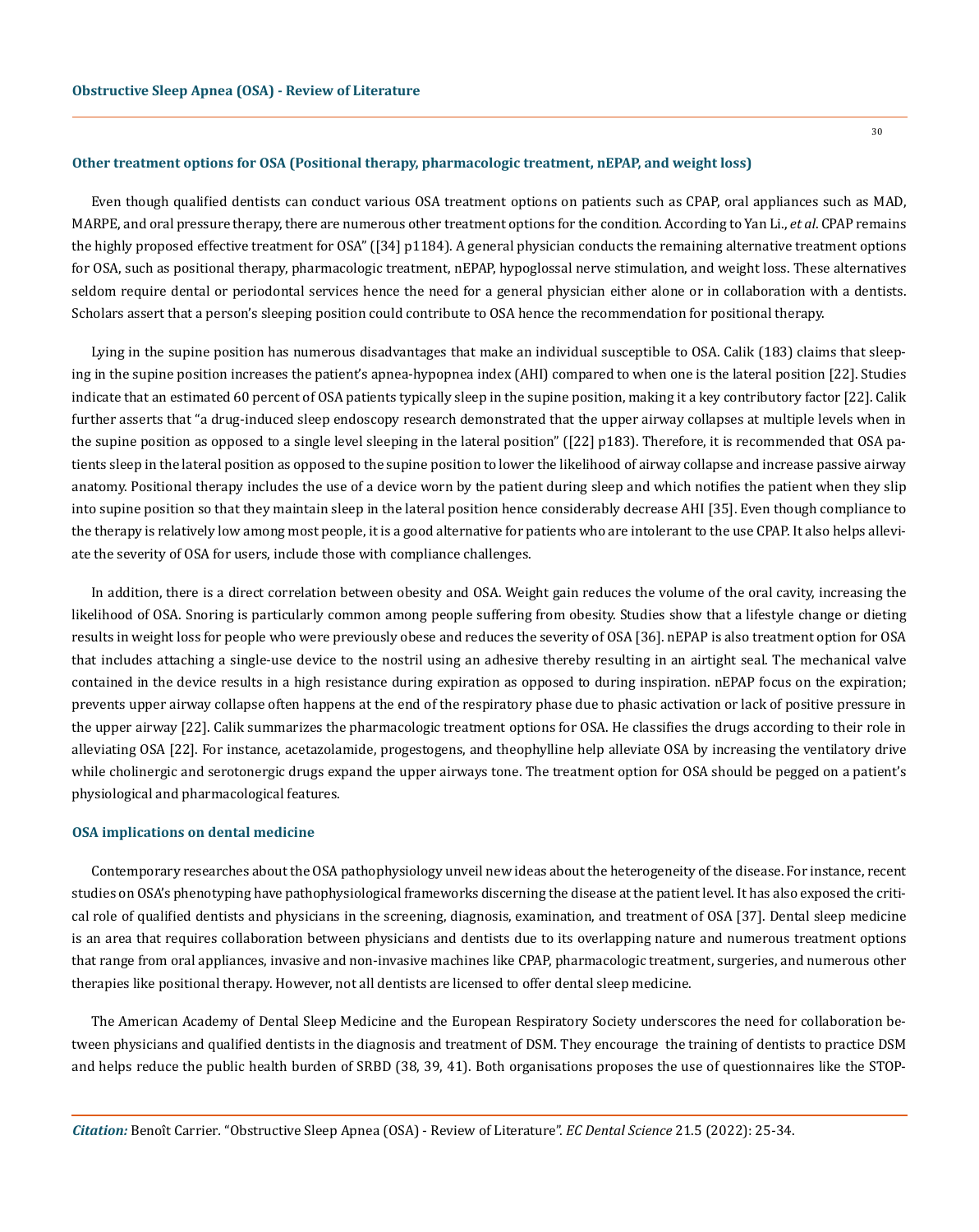BANG, Berlin and Epworth Sleepiness Scale designed to collect critical information from the patient that helps the dentists determine the risk, presence, or absence of OSA [40]. The inclusion of dentists in DSM arises from the nature and treatment options for OSA, most of which extensively involve the periodontal and oral cavity. The dental/periodontal nature of these treatment options underscore the importance of incorporating dentists to collaborate with physicians in the diagnosis and treatment of OSA [40]. For instance, MARPE and MAD involve the placement of an oral appliance in the mouth. The placement of such appliances should be done by a dentist since that is their area of expertise hence understands it better than general physicians. Some of the oral appliances, such as MARPE, distort the arrangement of the teeth by creating a gap between the two front teeth as the bone expands. There is need for a dentist to help close the gap through orthodontic treatment. Thus, there is a close relationship between DSM and dentistry in terms of the available treatment options.

## **Conclusion**

The pervasiveness of OSA renders the disorder a critical public health concern, considering its high morbidity rates, societal impacts, and economic burden. For instance, the U.S spent \$12.5 billion in 2015 for diagnosis and treatment of OSA, exemplifying the huge financial burden related with the disorder. The pharyngeal collapse typifying OSA causes such symptoms as hypoventilation, cyclic apneas, and repetitive hypopneas. Even though CPAP remains the "gold standard" treatment option for OSA, the use of oral appliances, as is the case in MARPLE and MAD, have gained widespread use since the dentists can adjust/design them to match individual need of every patient. The oral appliances also act as an alternative treatment option for people who have tolerability issues with CPAP reducing its efficacy. Some of the popular oral appliances include the mandibular appliance device and MARPE. The two devices function to ensure the upper airway stays open during sleep to facilitate breathing. However, other treatment options include "positional therapy, pharmacologic treatment, nEPAP, hypoglossal nerve stimulation, and weight loss." These alternative treatment options are primarily performed by physicians since they fall out of the dental domain. For instance, pharmacologic treatment or surgery requires a trained physicians or general surgeon. The American Academy of Dental Sleep Medicine underscores the need for collaboration between dentists and physicians in the treatment of OSA. The organization provides the basic requirements mandatory for a dentist to qualify into providing DSM.

# **Bibliography**

- 1. [Levine Michelle. "Dental Sleep Medicine Standards for Screening, Treating, and Managing Adults with Sleep-Related Breathing Disor](https://www.aadsm.org/docs/JDSM_-_Standard_for_Practice_DRAFT.pdf)ders". *[Journal of Dental Sleep Medicine](https://www.aadsm.org/docs/JDSM_-_Standard_for_Practice_DRAFT.pdf)* 5.3 (2018): 64-69.
- 2. Addy Nancy., *et al*[. "Policy Statement on a Dentist's Role in Treating Sleep-Related Breathing Disorders".](https://aadsm.org/docs/Policy_statement_on_role_of_dentists_2017.pdf) *Journal of Dental Sleep Medicine* [5.1 \(2018\): 25-26.](https://aadsm.org/docs/Policy_statement_on_role_of_dentists_2017.pdf)
- 3. [Sateia Michael J. "International Classification of Sleep Disorders".](https://pubmed.ncbi.nlm.nih.gov/25367475/) *Chest* 146.5 (2014): 1387-1394.
- 4. [Shoib Sheikh and Soumitra Das. "Factors Predicting the Presence of Depression in Obstructive Sleep Apnea".](https://pubmed.ncbi.nlm.nih.gov/33776272/) *Industrial Psychiatry Journal* [29.1 \(2020\): 29-32.](https://pubmed.ncbi.nlm.nih.gov/33776272/)
- 5. Benjafield Adam V., *et al*[. "Estimation of the Global Prevalence and Burden of Obstructive Sleep Apnoea: A Literature-Based Analysis".](https://pubmed.ncbi.nlm.nih.gov/31300334/) *[The Lancet. Respiratory Medicine](https://pubmed.ncbi.nlm.nih.gov/31300334/)* 7.8 (2019): 687-698.
- 6. Peppard Paul E., *et al*[. "Increased Prevalence of Sleep-Disordered Breathing in Adults".](https://pubmed.ncbi.nlm.nih.gov/23589584/) *American Journal of Epidemiology* 177.9 [\(2013\): 1006-1014.](https://pubmed.ncbi.nlm.nih.gov/23589584/)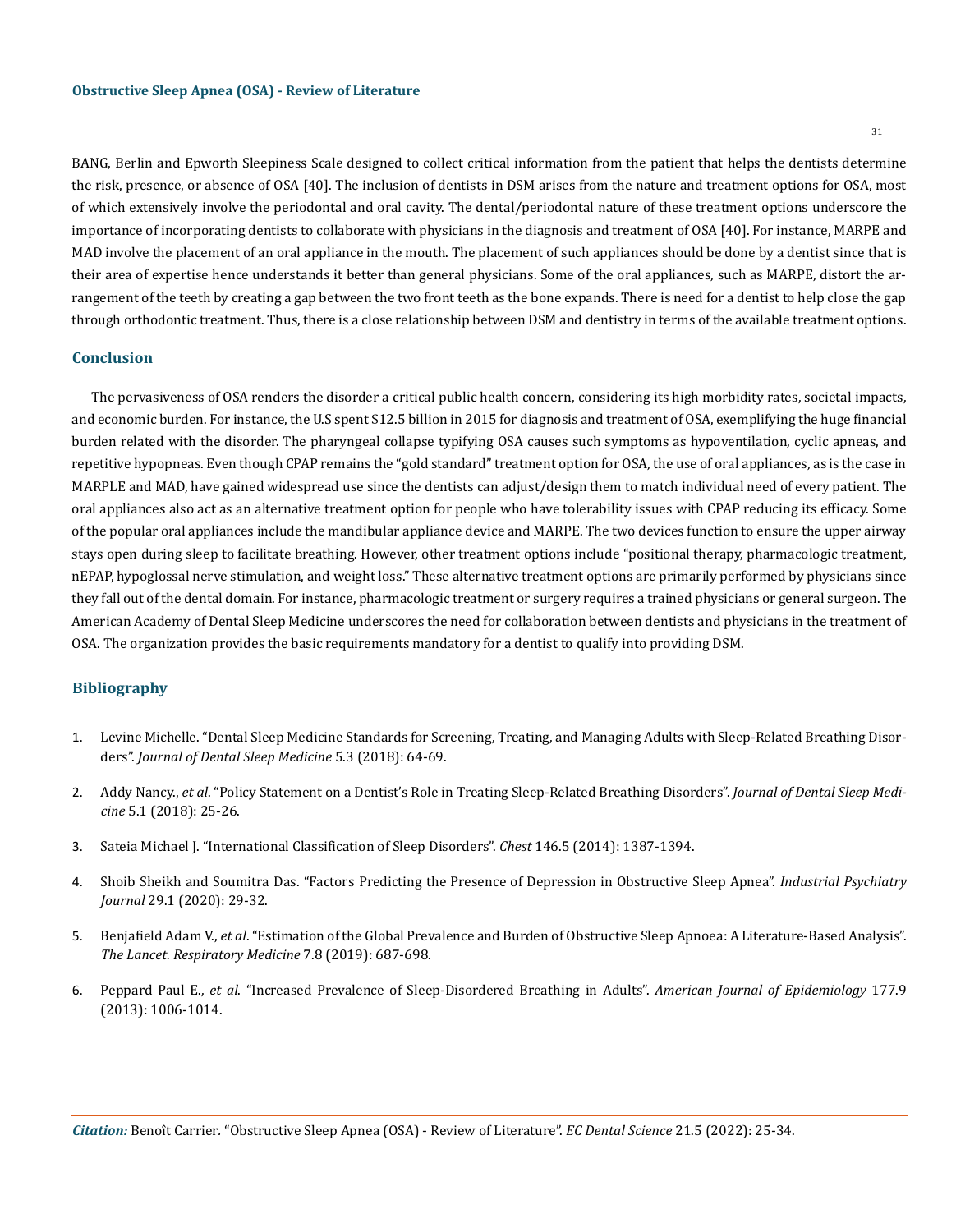- 7. [Eckert Danny J and Atul Malhotra. "Pathophysiology of Adult Obstructive Sleep Apnea".](https://pubmed.ncbi.nlm.nih.gov/18250206/) *Proceedings of the American Thoracic Society* [5.2 \(2008\): 144-153.](https://pubmed.ncbi.nlm.nih.gov/18250206/)
- 8. [Bilston Lynne E and Simon C Gandevia. "Biomechanical Properties of the Human Upper Airway and Their Effect on Its Behavior dur](https://pubmed.ncbi.nlm.nih.gov/23823151/)[ing Breathing and in Obstructive Sleep Apnea".](https://pubmed.ncbi.nlm.nih.gov/23823151/) *Journal of Applied Physiology* 116.3 (2014): 314-324.
- 9. Hajipour Farahnaz., *et al*[. "Acoustic Characterization of Upper Airway Variations from Wakefulness to Sleep with Respect to Obstruc](https://pubmed.ncbi.nlm.nih.gov/32719933/)tive Sleep Apnea". *[Medical and Biological Engineering and Computing](https://pubmed.ncbi.nlm.nih.gov/32719933/)* 58.10 (2020): 2375-2385.
- 10. Park Do-Yang., *et al*[. "Risk Factors and Clinical Prediction Formula for the Evaluation of Obstructive Sleep Apnea in Asian Adults".](https://pubmed.ncbi.nlm.nih.gov/33529265/) *PLoS ONE* [16.2 \(2021\): e0246399.](https://pubmed.ncbi.nlm.nih.gov/33529265/)
- 11. Chen Po-Yueh., *et al*[. "REM-Related Obstructive Sleep Apnea and Vertigo: A Retrospective Case-Control Study".](https://pubmed.ncbi.nlm.nih.gov/34115792/) *PLoS ONE* 16.6 (2021): [e0252844.](https://pubmed.ncbi.nlm.nih.gov/34115792/)
- 12. Kitipornchai Leon., *et al*. "Patient Phenotyping in OSA". *[Current Otorhinolaryngology Reports](https://www.researchgate.net/publication/330338461_Patient_Phenotyping_in_OSA)* 7.1 (2019): 10-17.
- 13. Tomar Arvind., *et al*[. "Association of Obstructive Sleep Apnea with Nocturnal Hypoxemia in Metabolic-Associated Fatty Liver Disease](https://pubmed.ncbi.nlm.nih.gov/34660454/)  Patients: A Cross-Sectional Analysis of Record-Based". *[Journal of Family Medicine and Primary Care](https://pubmed.ncbi.nlm.nih.gov/34660454/)* 10.8 (2021): 3105-3110.
- 14. Amra Babak., *et al*[. "Comparison of Berlin Questionnaire, STOP-Bang, and Epworth Sleepiness Scale for Diagnosing Obstructive Sleep](https://pubmed.ncbi.nlm.nih.gov/29619152/)  Apnea in Persian Patients". *[International Journal of Preventive Medicine](https://pubmed.ncbi.nlm.nih.gov/29619152/)* 9 (2018): 28.
- 15. [Varadharajan Natarajan and Sandeep Grover. "Prevalence of Risk for Obstructive Sleep Apnea in Patients with Bipolar Disorder".](https://pubmed.ncbi.nlm.nih.gov/35017813/)  *[Industrial Psychiatry Journal](https://pubmed.ncbi.nlm.nih.gov/35017813/)* 30.2 (2021): 285-290.
- 16. Nozawa Shuhei., *et al*[. "The Risk Assessment by Clinical Background and Cephalometry for Obstructive Sleep Apnea with CPAP Indi](https://www.researchgate.net/publication/348275502_The_risk_assessment_by_clinical_background_and_cephalometry_for_obstructive_sleep_apnea_with_CPAP_indication_in_Japanese)cation in Japanese". *[Sleep and Biological Rhythms](https://www.researchgate.net/publication/348275502_The_risk_assessment_by_clinical_background_and_cephalometry_for_obstructive_sleep_apnea_with_CPAP_indication_in_Japanese)* 19.2 (2021): 145-154.
- 17. Bosi Marcello., *et al*[. "Phenotyping the Pathophysiology of Obstructive Sleep Apnea Using Polygraphy/Polysomnography: A Review of](https://pubmed.ncbi.nlm.nih.gov/29318567/)  the Literature". *[Sleep and Breathing](https://pubmed.ncbi.nlm.nih.gov/29318567/)* 22.3 (2018): 579-592.
- 18. Tang Xiaojun., *et al*[. "Novel Proteins Associated with Chronic Intermittent Hypoxia and Obstructive Sleep Apnea: From Rat Model to](https://pubmed.ncbi.nlm.nih.gov/34185819/)  Clinical Evidence". *PLoS ONE* [16.6 \(2021\): e0253943.](https://pubmed.ncbi.nlm.nih.gov/34185819/)
- 19. Karakuła Kaja Hanna., *et al*[. "The Relationships between Obstructive Sleep Apnea and Psychiatric Disorders: A Narrative Review".](https://www.researchgate.net/publication/355026805_The_relationships_between_obstructive_sleep_apnea_and_psychiatric_disorders_a_narrative_review)  *[Current Problems of Psychiatry](https://www.researchgate.net/publication/355026805_The_relationships_between_obstructive_sleep_apnea_and_psychiatric_disorders_a_narrative_review)* 22.1 (2021): 46-53.
- 20. [Aarab Ghizlane and Frank Lobbezoo. "Dental Changes in Obstructive Sleep Apnea Patients under Oral Appliance Treatment are Pro](https://www.aadsm.org/docs/JDSM.02.02.35.pdf)gressive in Nature". *[Journal of Dental Sleep Medicine](https://www.aadsm.org/docs/JDSM.02.02.35.pdf)* 2.2 (2015): 35-36.
- 21. [American Thoracic Society. "Positive Airway Pressure \(CPAP and BPAP\) for Adults with Obstructive Sleep Apnea". ATS American](http://www.thoracic.org/patients/patient-resources/resources/cpap-for-osa.pdf)  [Thoracic Society \(2015\).](http://www.thoracic.org/patients/patient-resources/resources/cpap-for-osa.pdf)
- 22. Calik MW. "Treatments for Obstructive Sleep Apnea". *[Journal of Clinical Outcomes Management: JCOM](http://www.researchgate.net/publication/301680662_Treatments_for_Obstructive_Sleep_Apnea)* 23.4 (2016): 181-192.
- 23. [Byrne A. "How does Auto-Continuous Positive Airway Pressure \(CPAP\) Compare with Fixed-Pressure CPAP in Time of Machine Use](https://www.cochrane.org/CD003531/AIRWAYS_how-does-changing-pressure-continuous-positive-airway-pressure-machines-increase-their-usage-adults)  [for Adults with Obstructive Sleep Apnea \(OSA\)?" Cochrane Clinical Answers \(2020\).](https://www.cochrane.org/CD003531/AIRWAYS_how-does-changing-pressure-continuous-positive-airway-pressure-machines-increase-their-usage-adults)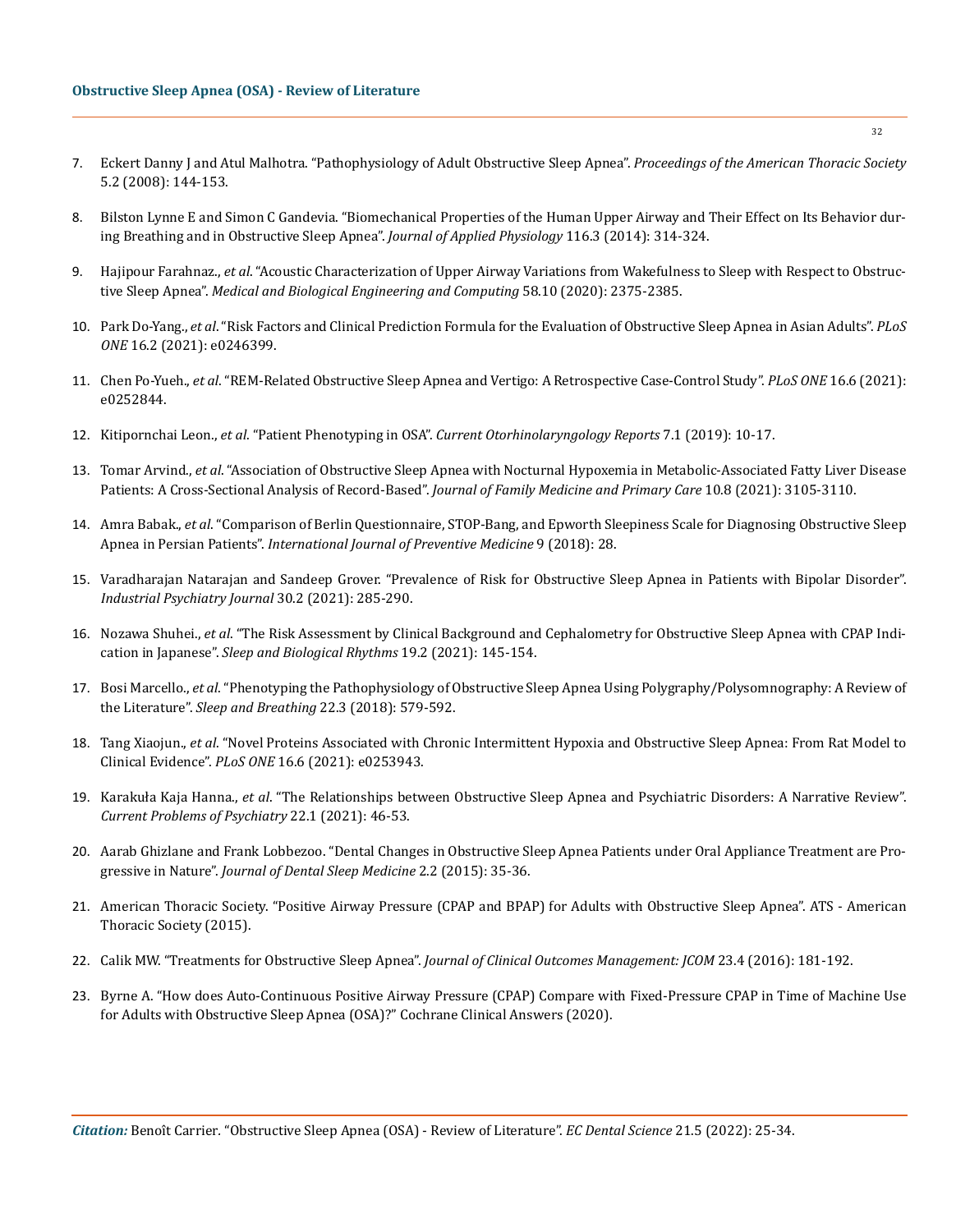- 24. Kryger MH., *et al*[. "Long-Term Use of a Nasal Expiratory Positive Airway Pressure \(EPAP\) Device as a Treatment for Obstructive Sleep](https://pubmed.ncbi.nlm.nih.gov/22003339/)  Apnea (OSA)". *[Journal of Clinical Sleep Medicine](https://pubmed.ncbi.nlm.nih.gov/22003339/)* 7.5 (2011): 449-453.
- 25. Sutherland Kate., *et al*[. "Efficacy versus Effectiveness in the Treatment of Obstructive Sleep Apnea: CPAP and Oral Appliances".](https://aadsm.org/docs/JDSM.2.4.175.pdf) *Journal [of Dental Sleep Medicine](https://aadsm.org/docs/JDSM.2.4.175.pdf)* 2.4 (2015): 175-181.
- 26. Adler Dan., *et al*[. "Symptomatic Response to CPAP in Obstructive Sleep Apnea versus COPD- Obstructive Sleep Apnea Overlap Syn](https://pubmed.ncbi.nlm.nih.gov/34383866/)[drome: Insights from a Large National Registry".](https://pubmed.ncbi.nlm.nih.gov/34383866/) *PLoS ONE* 16.8 (2021): e0256230.
- 27. Lee Woo-Jin., *et al*[. "Effect of Obstructive Sleep Apnea on Cerebrovascular Compliance and Cerebral Small Vessel Disease".](https://pubmed.ncbi.nlm.nih.gov/34767578/) *PLoS ONE* [16.11 \(2021\): e0259469.](https://pubmed.ncbi.nlm.nih.gov/34767578/)
- 28. Lozano Fco Javier Rodríguez., *et al*[. "Sleep Apnea and Mandibular Advancement Device. Revision of the Literature".](https://roderic.uv.es/bitstream/handle/10550/61105/5983384.pdf?sequence=1) *Medicina Oral, [Patologia Oral y Cirugia Bucal](https://roderic.uv.es/bitstream/handle/10550/61105/5983384.pdf?sequence=1)* 13.9 (2008): E549-E554.
- 29. Li Wenyang., *et al*[. "The Comparison of CPAP and Oral Appliances in Treatment of Patients with OSA: A Systematic Review and Meta-](https://pubmed.ncbi.nlm.nih.gov/23287015/)Analysis". *Respiratory Care* [58.7 \(2013\): 1184-1195.](https://pubmed.ncbi.nlm.nih.gov/23287015/)
- 30. Scinico Maria., *et al*[. "A Pilot Study of Aspirin Resistance in Obstructive Sleep Apnea Patients".](https://pubmed.ncbi.nlm.nih.gov/34600460/) *Clinical and Investigative Medicine* 44.3 [\(2021\): E55-E63.](https://pubmed.ncbi.nlm.nih.gov/34600460/)
- 31. Lim Zhu Wei., *et al*[. "Obstructive Sleep Apnea Increases Risk of Female Infertility: A 14-Year Nationwide Population-Based Study".](https://pubmed.ncbi.nlm.nih.gov/34910749/)  *PLoS ONE* [16.12 \(2021\): e0260842.](https://pubmed.ncbi.nlm.nih.gov/34910749/)
- 32. Brunetto DP., *et al*[. "Mini-Implant Assisted Rapid Palatal Expansion \(MARPE\) Effects on Adult Obstructive Sleep Apnea \(OSA\) and](https://pubmed.ncbi.nlm.nih.gov/35102477/)  [Quality of Life: A Multi-Center Prospective Controlled Trial".](https://pubmed.ncbi.nlm.nih.gov/35102477/) *Progress in Orthodontics* 23.1 (2022): 3.
- 33. Belkhode Vikram., *et al*[. "Oral Appliances for Obstructive Sleep Apnea: Emerging Issues, Upcoming Challenges, and Possible Solu](https://pubmed.ncbi.nlm.nih.gov/34760725/)tions". *[Journal of Family Medicine and Primary Care](https://pubmed.ncbi.nlm.nih.gov/34760725/)* 10.9 (2021): 3172-3175.
- 34. Yan Li., *et al*[. "Identifying Obstructive Sleep Apnea Syndrome-Associated Genes and Pathways through Weighted Gene Coexpression](https://pubmed.ncbi.nlm.nih.gov/35132330/)  Network Analysis". *[Computational and Mathematical Methods in Medicine](https://pubmed.ncbi.nlm.nih.gov/35132330/)* (2022): 3993509.
- 35. Hur Jae-Sik., *et al*[. "Investigation of the Effects of Miniscrew-Assisted Rapid Palatal Expansion on Airflow in the Upper Airway of an](https://pubmed.ncbi.nlm.nih.gov/29090123/)  [Adult Patient with Obstructive Sleep Apnea Syndrome Using Computational Fluid-Structure Interaction Analysis".](https://pubmed.ncbi.nlm.nih.gov/29090123/) *The Korean Journal of Orthodontics* [47.6 \(2017\): 353-364.](https://pubmed.ncbi.nlm.nih.gov/29090123/)
- 36. Bhatt Surya Prakash., *et al*[. "Metabolic Alterations and Systemic Inflammation in Overweight/Obese Children with Obstructive Sleep](https://pubmed.ncbi.nlm.nih.gov/34086720/)  Apnea". *PLoS ONE* [16.6 \(2021\): e0252353.](https://pubmed.ncbi.nlm.nih.gov/34086720/)
- 37. Lai Victor., *et al*[. "Sleep Apnea Phenotyping: Implications for Dental Sleep Medicine".](https://www.aadsm.org/docs/jdsm.4.10.19.r1.pdf) *Journal of Dental and Sleep Medicine* 6.2 (2019): [1-12.](https://www.aadsm.org/docs/jdsm.4.10.19.r1.pdf)
- 38. Ramar Kannan., *et al*[. "Clinical Practice Guideline for the Treatment of Obstructive Sleep Apnea and Snoring with Oral Appliance](https://pubmed.ncbi.nlm.nih.gov/26094920/)  Therapy: An Update for 2015". *[Journal of Clinical Sleep Medicine](https://pubmed.ncbi.nlm.nih.gov/26094920/)* 11.7 (2015): 773-827.
- 39. Yeh Eric., *et al*[. "Detection of Obstructive Sleep Apnea Using Belun Sleep Platform Wearable with Neural Network-Based Algorithm](https://pubmed.ncbi.nlm.nih.gov/34634070/)  [and Its Combined Use with STOP-Bang Questionnaire".](https://pubmed.ncbi.nlm.nih.gov/34634070/) *PLoS ONE* 16.10 (2021): e0258040.